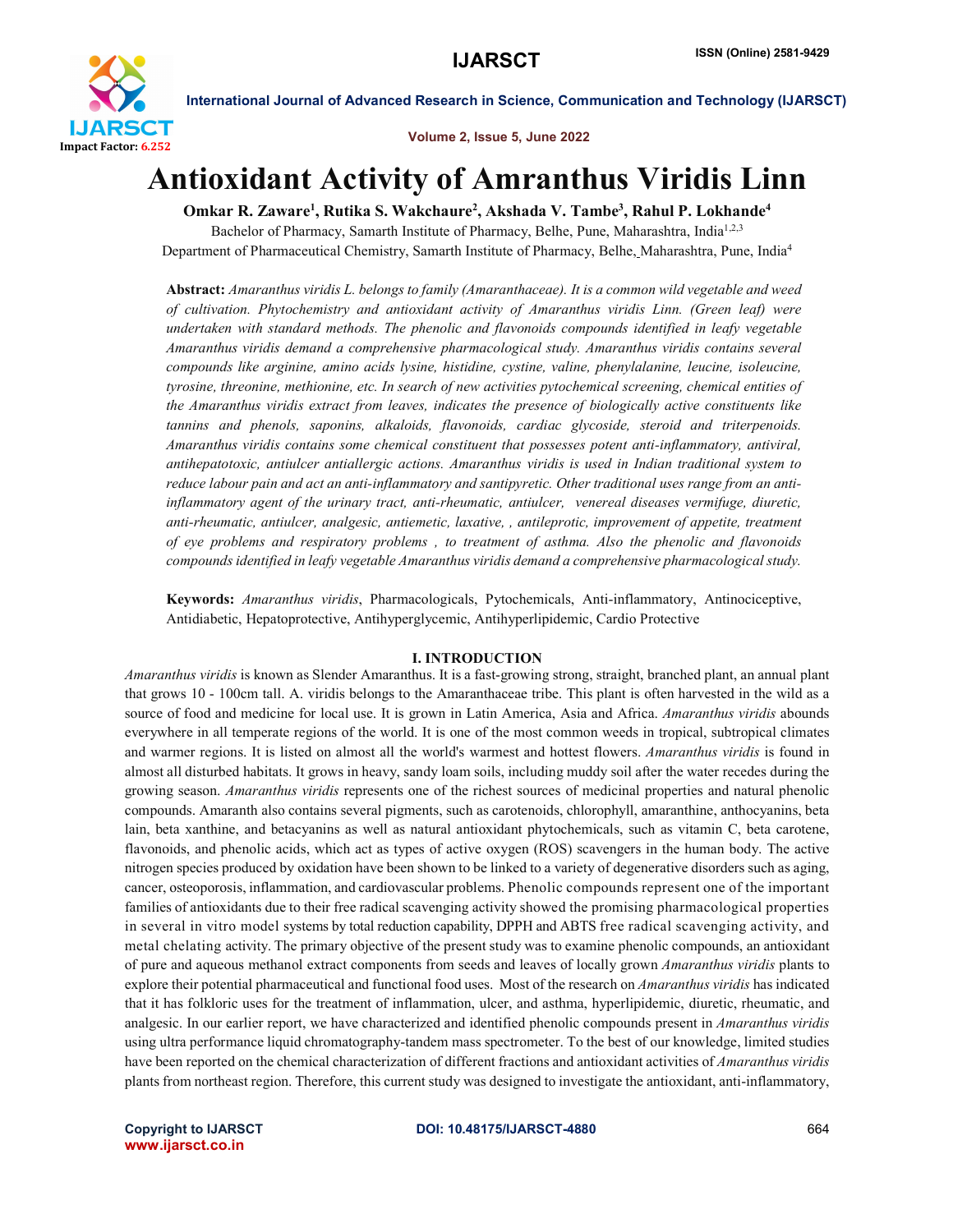

#### Volume 2, Issue 5, June 2022

antidiabetic, antihyperglycemic, antipyretic, antityrosinase, and anticancer and antigenotoxicity potential of *Amaranthus viridis* extracts and their phytochemical properties.



Fig. 1: Amaranthus Viridis Plant

## II. Pharmacological Activities

#### Antiphytopathogenic Activity *Amaranthus viridis*

The leaves of *Amaranthus viridis* was evaluated for antiphytopathogenic property against microorganisms resistant to the antibiotics and pesticides. This study presents the antifungal activity on fusariosis by Piper nigrum and Anthracnose by Musa sp. The organic extracts of leaves were prepared using ethyl acetate, hexane, dichloromethane, and ethanol. The extracts yields are 2.2, 2.4, 3.2 and 3.6% respectively. The minimum inhibitory concentration of *Amaranthus viridis* extracts was determined through microdilution technique using 96 well microplates. The dicloromethane, ethyl acetate and ethanol extracts exhibited MIC ranged from 15.6 a 250  $\Box$ g/ml against Colletotrichum musae. The ethyl acetate, hexane and ethanolic extracts showed activity against fusarium solani with MIC ranging from 31.2 a 250  $\Box$  g/ml. This study revealed the presence of antifungal agents in extracts of *Amaranthus viridis*.

#### Hepatoprotective Activity *Amaranthus viridis*

The hepatoprotective activity of methanolic extract whole plant of *Amaranthus viridis* were evaluated against paracetamol induced hepatotoxicity in the rats. The Wistar rats were administered for 15 days at a dose of 200 and 400 mg/kg. The hepatotoxicity showed significant increase in the levels of serum glutamate oxaloacetate transaminase, serum glutamate pyruvate transaminase, albumin and decrease in total bilirubin and protein. The rats were treated with 200-400 mg/kg dose of methanolic extract. The histopathological studies proved the hepatoprotective activity. It also showed promising decrease in the liver marker enzymes (SGOT, SGPT), bilurubin also restores the albumin and total protein levels. In vivo antioxidant studies in paracetamol given rats showed equivalent increase in lipid peroxidation and decrease in glutathione, catalase and total thiol levels.

#### Anthelmintic Activity of *Amaranthus viridis*

*Amaranthus viridis* belongs to Amaranthaceae family. They are traditionally used as vermicides. The methanolic extracts of the plant was investigated for anthelmintic activity using earthworms (Pheretima posthuma). The activity was estimated at different concentration (10, 20, 40, 60, 80, 100 mg/ml) in dose dependent manner and compared with reference standard piperazine. The effect is due to the presence of polyphenolic compounds. All the methanol extracts were more effective in causing paralysis and death of the worms.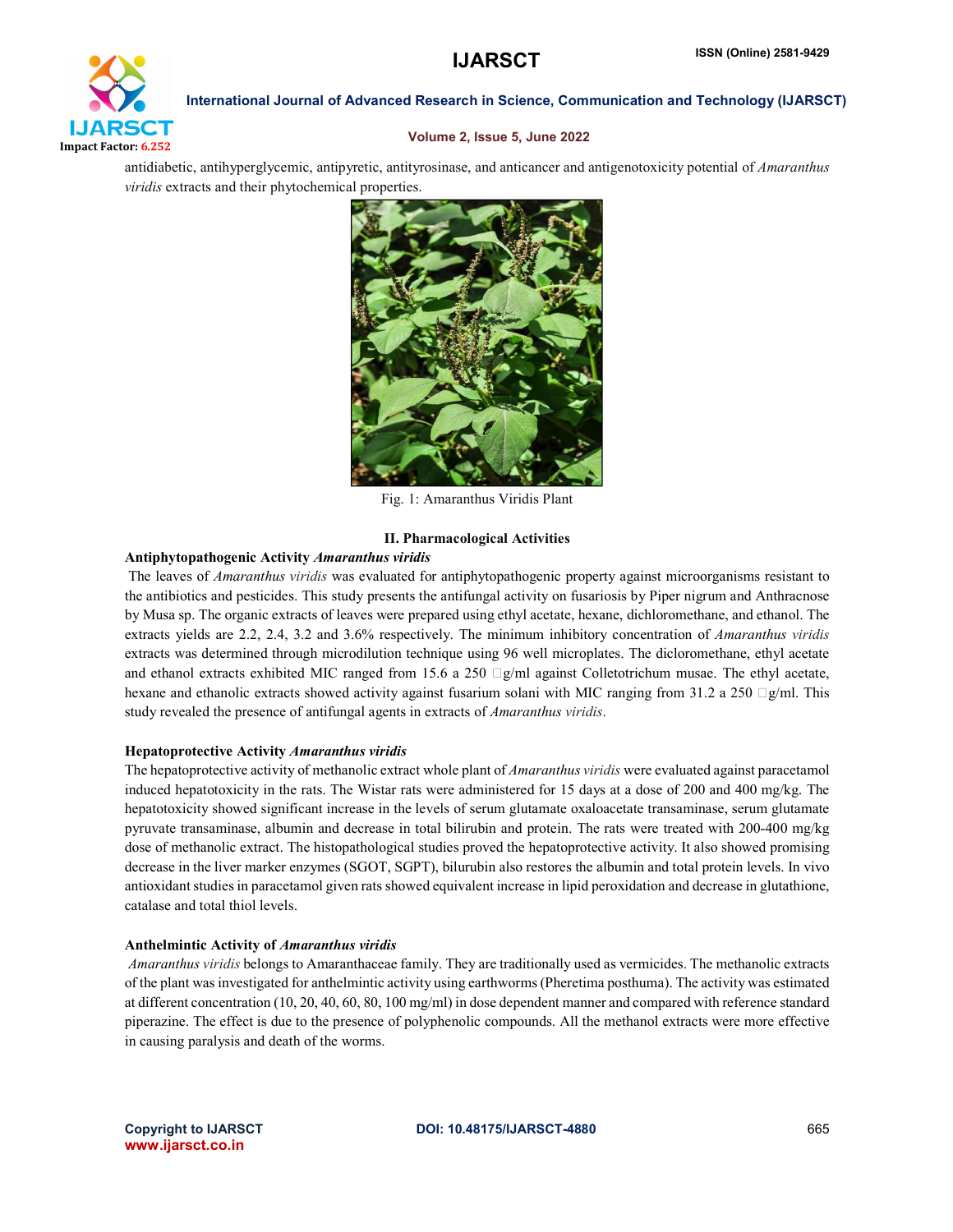

#### Volume 2, Issue 5, June 2022

#### Anti-inflammatory Effects of *Amaranthus viridis*

The experiment was carried out to investigate the anti-inflammatory activity of petroleum ether, alcoholic and aqueous extracts of *Amaranthus viridis* leaves using experimental animal models (Male albino rats, weighing 150-200g). The Anti-inflammatory property of the various extracts was studied based on their effects on carrageen induced paw oedema method and cotton pellet glaucoma in the rats. The extracts in dose levels of 50,100 and 200 mg/kg orally applied for anti-inflammatory studies.

#### Antifungal Activity of *Amaranthus viridis*

The plants have investigated in the search for new substances against microorganisms resistant to current pesticides and antibiotics. They are evaluating the existence of antiphytopathogenic properties of organic extracts from the leaves of *Amaranthus viridis*, Amaranthaceae, popularly known as caruru. The hexanic, dichloromethanic, ethylic acetate and ethanolic extracts were obtained, respectively with yields of 2.2, 2.4, 3.2 and 3.6% (m/m). These extracts were used to determine the Minimum Inhibitory Concentration (MIC), through dilution technique using 96 well microplates. After investigating the CIM in wells where no fungal growth was detected, the Minimum Fungicidal Concentration (MFC) was determined on plates containing dextrose Sabouraud agar. The experimental crude extracts of Amaranthus indicate activity against the fungi Colletotrichum musae (Berk. and Curt), Arx, causing anthracnose of banana and against Fusarium solani f. sp. piperis responsible for fusariosis in black pepper. In comparison to Colletotrichum musae extracts obtained with ethyl acetate, dichloromethane and ethanol, the MIC differs from 15.6-250.0 µg mL-1. The ethylic acetate, hexanic and ethanolic extracts showed activity against Fusarium solani with MIC limited from 31.2-250.0 µg mL-1. In this research, it was showed the presence of antifungal constituents in extracts of *Amaranthus viridis*, revealing its potential antimicrobial effect against these two phytopathogenic strains tested.

#### Antioxidant Activity of *Amaranthus viridis*

*Amaranthus viridis* showed the promising pharmacological properties in several *in vitro* model systems by total reduction capability, DPPH and ABTS free radical scavenging activity, and metal chelating activity. In addition, no radical scavenging activity. In addition, the results of the present study revealed the presence of strong phenolic antioxidant components mainly gulonic acid, kaempferol, and chlorogenic acid in *Amaranthus viridis* extract as evidenced from UPLC-MS/MS. The current study reveals that the plant extracts have excellent pharmacological properties. Further studies are needed to identify and isolate the bioactive compounds present in the evaluated plant species; further, experiment on *in vivo* animal model will be highlighted for the treatment of oxidative stress-related disease. Thus, these *Amaranthus viridis* leaf extracts might be utilized as natural agents in pharmaceutical and food industries.

#### Antihyperlipidemic and Antidiabetic Activities of *Amaranthus viridis*

To investigate the hypolipidemic and antihyperglycemic effects of methanolic extract of leaves of *Amaranthus viridis* (MEAV) in normal and Streptozotocin (STZ) induced diabetic rats. The activities of methanol extract of leaves of *Amaranthus viridis* was evaluated by using normal and STZ induced diabetic rats at dose of 200 mg/kg and 400 mg/kg by mouth per day for 21 days. Body weight and blood glucose levels were monitored at specific intervals, and different biochemical parameters such as serum triglyceride, serum cholesterol high density lipoprotein, and low density lipoprotein were assessed. Very low density lipoprotein, were also evaluated in the experimental animals. Histology of pancreas was performed. The statistical data demonstrated a significant increase in the body weight, decrease in the serum triglycerides, total cholesterol and blood glucose after treatment with MEAV. High density lipoprotein (HDL) cholesterol level was significantly increased when treated with extract.

In histological study, focal necrosis was found in the diabetic rat pancreas; however, was less profound in treated groups. The MEAV has advantageous impact in reducing the elevated blood glucose level and body weight changes, and in STZ induced rats, the lipid profile is improved. According to the International Diabetes federation (IDF), at present Type-2 diabetes affects 246 million people worldwide and is expected to increase to 380 million by 2025. Metabolic syndrome is an amalgamation of various disorders, including reduced glucose tolerance, abdominal obesity, high cholesterol and high blood pressure which enhance the risk of diabetes and cardiovascular disease. Recent studies have demonstrated a variety of important literature indicates that there is no scientific evidence to support the antihyperglycemic and

www.ijarsct.co.in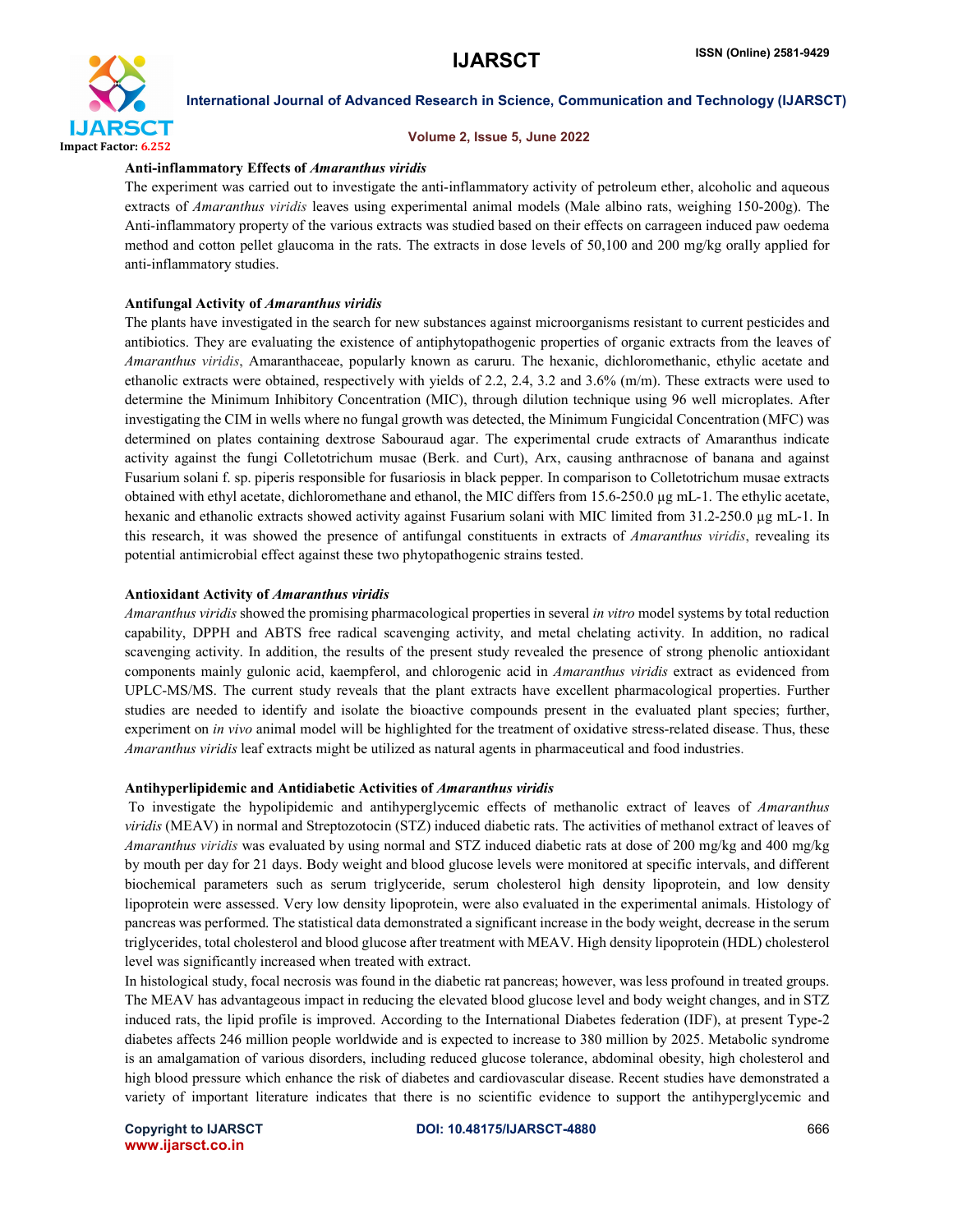

# Volume 2, Issue 5, June 2022

hypolipidemic effects of A. viridis. The present study investigates the action of methanolic extract of *Amaranthus viridis* (MEAV) in the different models of rats to ascertain the scientific basis for the use of this plant in the treatment of diabetes and hyperlipidemia.

# Anticancer Activity of *Amaranthus viridis*

Cytotoxic effect of all selected plant extract was assessed by using MTT assay against MCF-7, A549 and HeLa cell lines. Among the selected plant, effective cytotoxicity was shown by AVF methanol extracts on MCF-7 cancer cell line. AVF was found to show only 48.13% inhibition of MCF-7 cells at 100µg/ml concentration. Moreover, remaining plant extract showed no significant cytotoxic effect on MCF-7, A549 and HeLa cell lines. *Amaranthus viridis* exhibited significant percentage inhibition of MCF-7 cancer cell lines. The results obtained support that additional studies may be required to isolate bioactive compounds present in plant extracts that are responsible for antioxidant and anticancer activities

# Qualitative Phytochemical Analysis

*Amaranthus viridis* leave extracts were screened for the presence of secondary metabolites such as flavonoids, alkaloids, saponins, steroids, cardiac glycosides, phenolics, and tannins as described by previous method.

### Tannin testing

The method was used to test for tannins. Two milliliters (2 ml) of the extract is mixed with an equal volume of bromine water. The formation of green to red rain is considered to be a positive effect of the presence of tannins.

### Examination of phlobatannins

The method is used for the phytochemical testing of phlobatannins. Five milliliters (5 ml) of the extract was added to 2.0 mL of 1% Hydrochloric acid (HCl), and the red rain became evidence of the presence of phlobotannins.

### Testing for saponins

The method was used to test saponins. Two drops of olive oil soaked in 1 ml of extract and stirred vigorously. The formation of emulsion was considered a positive effect of saponins.

### Examination of flavonoids

The method was used to test flavonoids. One milliliter of extraction was mixed with an equal volume of sodium hydroxide (NaOH) and stirred well. The composition of the rain is considered to be a positive effect of flavonoids.

### Testing of alkaloids

The method was used to test alkaloids. One milliliter of extraction was diluted with 5 ml of 2% hydrochloric acid in the steam bath and filtered. The filtrate was then treated with Meyer's reagent. Cream-colored rain was considered a positive effect on alkaloids.

### The Salkowski

Steroid test was used to test the periods. 1 ml of extract was dissolved in 2.0 mL of chloroform in a test tube. On one side of the test tube, 1 ml of concentrated H2SO4 was carefully added. The reddish-brown colour at the interphase was considered a good test nucleus of the steroid.

### Terpenoids testing

One gram of seed sample was stirred in a test tube containing 10 ml of methanol, and then filtered. A 5 ml solution was then mixed with 2 ml of chloroform and 3 ml of sulfuric acid. The formation of a reddish-brown colour indicates the presence of terpenoids in selected plants.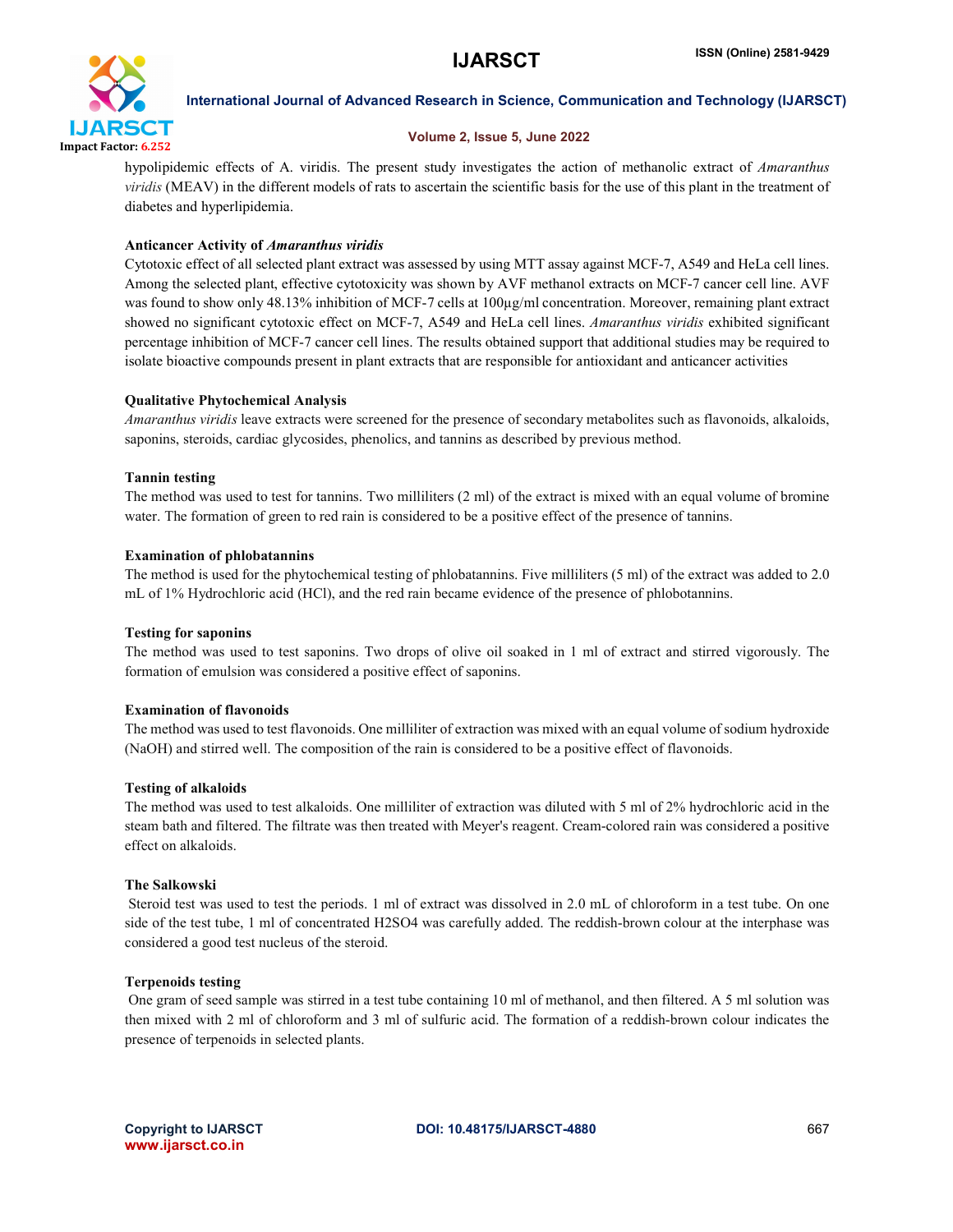

#### Volume 2, Issue 5, June 2022

# Cardiac glycosides

Half a gram of the sample is dispersed in 1.0 ml of pyridine. 5 drops of 2% sodium nitroprusside and 3 drops of 20% NaOH added. The presence of a deep reddish-brown color of yellow is considered to be a positive effect of cardiac glycosides.

# Testing for phenolic compounds

Phloroglucinol tests were used. One percent FeCl3 was added to 2 ml of extract and the presence of blue, violet, purple, green or brown color was considered the positive effect of phenolic compounds. .

# Protein test

Four milliliters of extraction mixed with 5.0 ml of distilled water and allowed to sit for 3 hours, then boiled. 2 ml of boiled wood was then added to 01 ml of a million reagents and stirred vigorously. The pink rain was considered a protein test.

### Test for anthroquinones

One gram extract was placed in a dry test tube and 20 mL of chloroform was added. This is heated in a steam bath for 5 minutes. The extract was filtered during the heat and allowed to cool. 2 mL of filtrate was mixed with an equal volume of 10% ammonia solution and stirred vigorously. The presence of a pink colour in bricks has been considered a positive effect of anthraquinones.

#### Antioxidant Potential

Antioxidant properties of the selected extracts were evaluated by observing the scavenging of mimicking free radicals (decolorization of DPPH<sup>•</sup> radical and conversion of ABTS<sup>++</sup> radical cation to ABTS) in DPPH and ABTS assays and the reducing potential in FRAP assay. The  $EC_{50}$  (µg extract/mL) of extracts were shown as the bar graphs; however, the scavenging of DPPH<sup>•</sup> and ABTS<sup>++</sup> radicals were concentration-dependent for all.

### Formulations of *Amranthus Viridis* extract

The leaves of *Amaranthus viridis* exhibit strong Antidiabetic effect, according to the literature study. Herbal Antidiabetic medicine that is also more effective has become a popular issue. *Amaranthus viridis* is a worldwide annual herb because of its traditional therapeutic significance in the treatment of diabetes and other ailments, by using the wet granulation process, dried powder of macerated extract of *Amaranthus viridis* leaves was formed into tablet dosage form in this study. *Amaranthus viridis*, Glycine max, Starch, Sodium benzoate, Gelatin, Microcrystalline cellulose, Talc, and Magnesium stearate make up the formulation. The *Amaranths Viridis* leaves need more research to completely understand the underlying mechanism of action.



Fig.1: Herbal Antidiabetic tablets

# II. CONCLUSION

In addition, the results of the present study revealed the presence of strong phenolic antioxidant components mainly gulonic acid, kaempferol, and chlorogenic acid in *Amaranthus viridis* extract as evidenced from UPLC-MS/MS. The current study reveals that the plant extracts have excellent pharmacological properties. Further studies are needed to

www.ijarsct.co.in

#### Copyright to IJARSCT **DOI: 10.48175/IJARSCT-4880** 668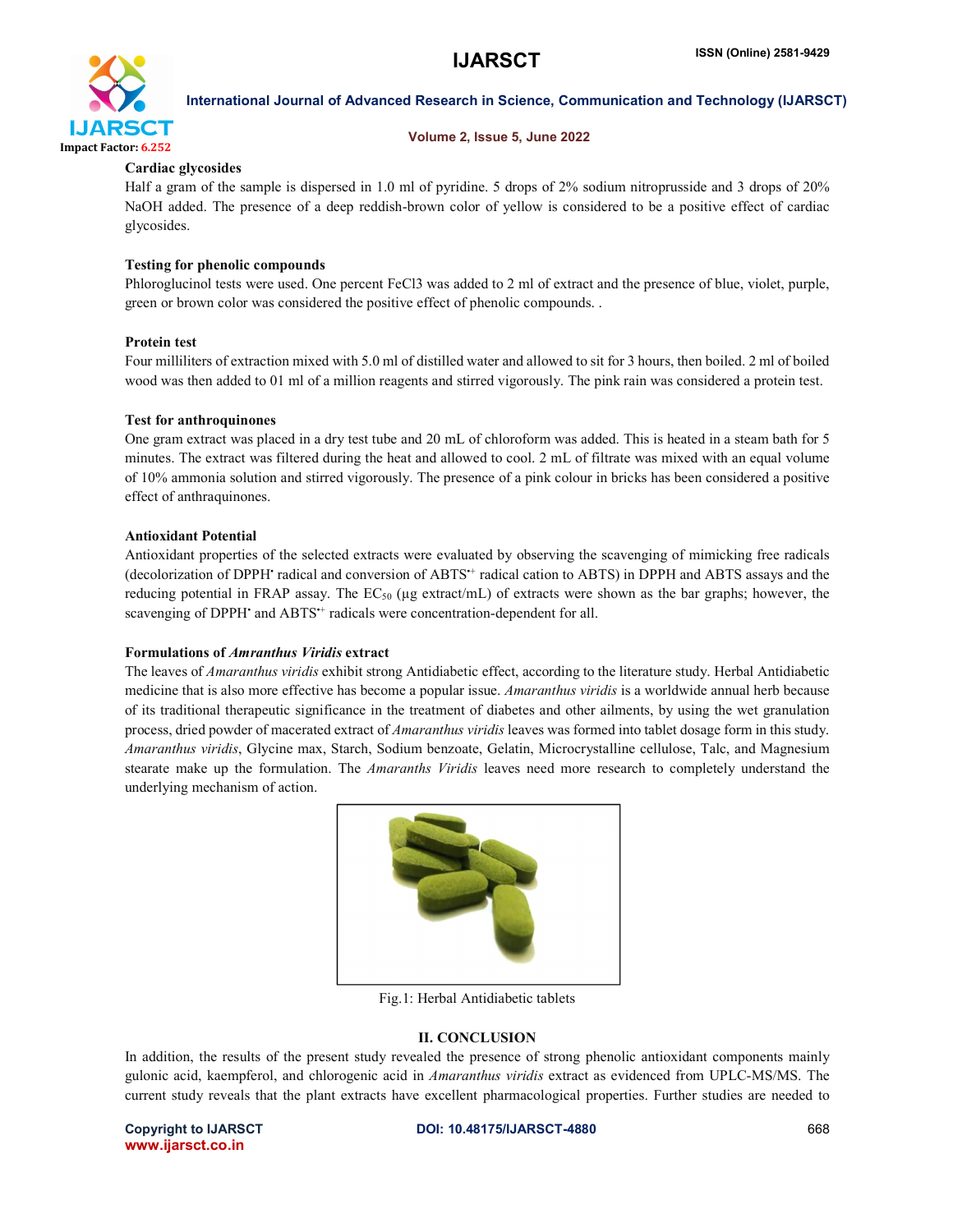

### Volume 2, Issue 5, June 2022

identify and isolate the bioactive compounds present in the evaluated plant species. Thus, these *Amaranthus viridis* leaf extracts might be utilized as natural agents in pharmaceutical and food industries.

# **REFERENCES**

- [1]. Antioxidant And Anticancer Activities Of Selected Indian Medicinal Plant Viz., Artocarpus Lakoocha, Kigelia Pinnata, And Amaranthus Viridis, By Tanveer Ahamad, June 2020.
- [2]. Kiritikar Kr, Basu Bd. Indian Medicinal Plants. Vol. 3. 2nd Ed. In: Kirtikar Kr, Basu Bd (Eds). Dehra Dun, India: International Book Distributors; 1987, 2061-2062.
- [3]. Council of Scientific and Industrial Research (Csir). Publications and Information Directorate. The Wealth Of India. Vol. 1. A Dictionary Of In-Dian Raw Materials And Industrial Products. New Delhi, India: 1988. 221 P.
- [4]. Agra Mf, Baracho Gs, Nurit K, Basilio Ijld, Coelho Vpm. Medicinal And Poisonous Diversity Of The Flora Of "Cariri Paraibano" Brazil. J Ethno-Pharmacol 2007; 111(2):283-395.
- [5]. Sena Lp, Vanderjagt Dj, Rivera C, Tsin Atc, Muhamadu I, Mahamadou O, Et Al. Analysis Of Nutritional Components Of Eight Famine Foods Of The Republic Of Nigeria. Plant Foods Hum Nutr 1998; 52(1):17-30.
- [6]. Gallagher, R. S., & Cardina, J. Phytochrome-Mediated Amaranthus Germination I: Effect Of Seed Burial And Germination Temperature. Weed Sci.1998; 46, 48–52.
- [7]. M. B. Nordeide, A. Hatløy, M. Følling, E. Lied And A. Oshaug , Nutrient Composition And Nutritional Importance Of Green Leaves And Wild Food Resources In An Agricultural District, Koutiala, In Southern Mali. 1996; 47(6), 455- 468.
- [8]. Bagepalli Srinivas Ashok Kumar , Kuruba Lakshman , Korala Konta Narsimha Jayaveera , Devangam Sheshadri Shekar , Chinna Swamyvel Muragan , And Bachappa Manoj , Antinociceptive And Antipyretic Activities Of Amaranthus Viridis Linn In Different Experimental Models. Avicenna Journal of Medical Biotechnology.2009; 1(3): 167-171.
- [9]. Muhammad Javid Iqbal, Sumaira Hanif, Zahed Mahmood, Farooq Anwar and Amer Jamil Antioxidant And Antimicrobial Activities Of Chowlai (Amaranthus Viridis L.) Leaf and Seed Extracts. Journal of Medicinal Plants Research. 2012; 6(27), 4450-4455.
- [10]. Ashok Kumar Bs, Lakshman K, Narayan Swamy Vb, Arun Kumar Pa, Sheshadri Shekar D, Manoj B, Vishwantha Gl Hepatoprotective And Antioxidant Activities Of Amaranthus Viridis Linn. Macedonian Journal of Medical Sciences. 2011 Jun 15; 4(2):125-130. Doi:10.3889/Mjms.1857- 5773.2011.0163 Basic Science
- [11]. Ashok Kumar Bs, Lakshman K, Jayaveea Kn, Sheshadri Shekar D, Saleemulla Khan, Thippeswamy Bs, Veerapur Vp Antidiabetic, Antihyperlipidemic And Antioxidant Activities Of Methanolic Extract Of Amaranthus Viridis Linn In Alloxan Induced Diabetic Rats. 2012; 64(1-2):75-79.
- [12]. Sravan Prasad Macharla,Venkateshwarlu Goli, K Vijaya Bhasker, P. Suvarna Devi Ch. Dhanalakshmi, Ch. Sanjusha, Effects Of Anti-Inflammatory Activity Of Amaranthus Viridis Linn. Scholars Research Library Annals Of Biological Research, 2011, 2 (4): 435-438.
- [13]. Ashok Kumar, B.S, Lakshman, K, Jayaveera, K.N., Nandeesh, R., Manoj, B. And Ranganayakulu, D, Comparative In Vitro Anthelmintic Activity Of Three Plants From The Amaranthaceae Family. Arch. Biol. Sci., Belgrade. 2010;62(1),185-189. Doi: 10.2298/ Abs 1001185 k .
- [14]. Bruna Carminate, Giordano Bruna Martin,Roney Martinho Barcelos,Ivoney Gontijo,Marcelo Suzart De Almeida,Valdenir Jose Belinelo Evaluation Of Antifungal Activity Of Amaranthus Viridis L. (Amaranthaceae) On Fusariosis By Piper Nigrum L. And On Anthracnose by Musa Sp. Agricultural Journal. 2012; 7(3):215- 219.
- [15]. Girija Krishnamurthy, Kuruba Lakshman, Nagaraj Pruthvi, And Pulla Udaya Chandrik Department Of Pharmacognosy, Peoples Educational Society, College Of Pharmacy, Bangalore - 560 050, Karnataka, India.Correspondence To: Dr. K. Lakshman, E-Mail: Drlakshman26@Rediffmail.Comantihyperglycemic And Hypolipidemic Activity Of Methanolic Extract Of Amaranthus Viridis Leaves In Experimental Diabetes, Indian J Pharmacol. 2011; 43(4): 450–454.